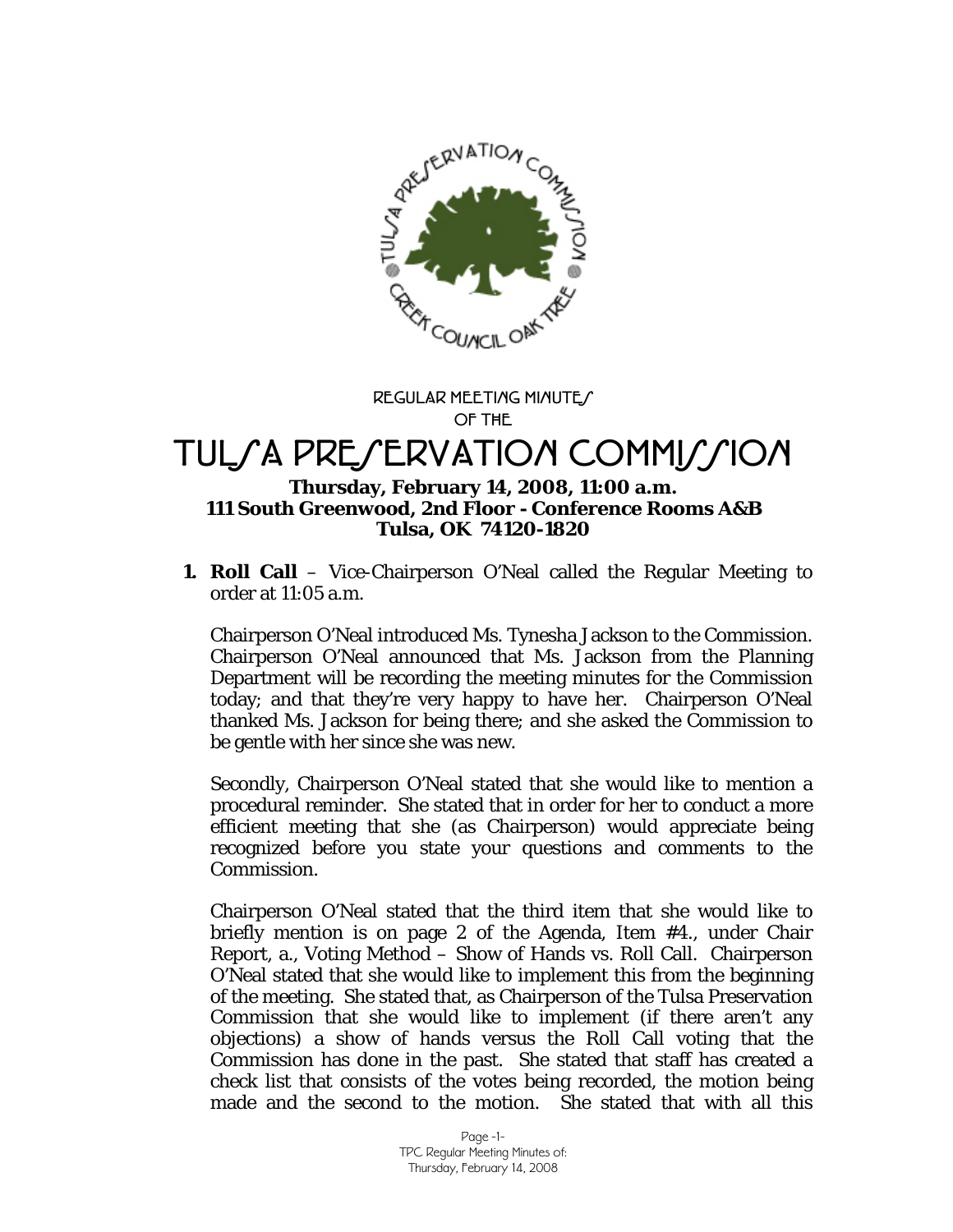information on record that will become part of the meeting minutes, so she feels a show of hands would be appropriate and less time consuming.

Commissioner Bergman stated that she brought up this same idea to the Commission at her first TPC meeting; and that she was told by legal counsel that the Commission was not allowed to use this type of voting method. Chairperson O'Neal responded to Commissioner Bergman's statement by stating that she has discussed this matter with legal counsel and was told that it was acceptable for the Commission to use this type of voting method as long as every individual Commissioner's vote is recorded.

Chairperson O'Neal asked the Commission if anyone had any objections to the proposed voting method, and if not, that she would like to proceed in that manner today. No one had any objections.

Chairperson O'Neal asked Ms. Jackson to please announce the Roll Call.

#### **Members Present**:

Chairperson, Breniss O'Neal, Professional Landscape Designer; Vice-Chair, Barbara Smallwood; Dusty Peck, Community Group Resident; Bob Winchester, Professional Banker; Bob Sober, Arts Commissioner; Mary Lee Townsend, Professional Historian; Jim Turner, Community Group Resident; Charles Gilmore, Professional Developer; Paula Wood, Professional Tulsa Public Schools Representative; Michelle Cantrell, Planning Commissioner; Kristen Bergman, Community Group Resident;

#### **Member(s) Absent:**

Secretary, Alice Rodgers, Owner, Non-residential Representative; Jack Hodgson, Professional Real Estate Broker;

#### **Others Present:**

Amanda DeCort, Ed Sharrer, Tynesha Jackson, David Breed, Jerry Gamster, Glen R. Roberson, Kelli Gaston, Cynthia Savage, Susan McKee, Pamela Curtis, Bob Sober, Daniel Matlach, Ron Flanagan, Chip Atkins, Roberta Clardy, Tim Lovell, Maurie Traylor & Scott D. Craig.

# **2. Approval of Minutes of Previous Meetings**

**Regular Meeting Minutes for December 13, 2007; & Regular Meeting Minutes for January 10, 2008;**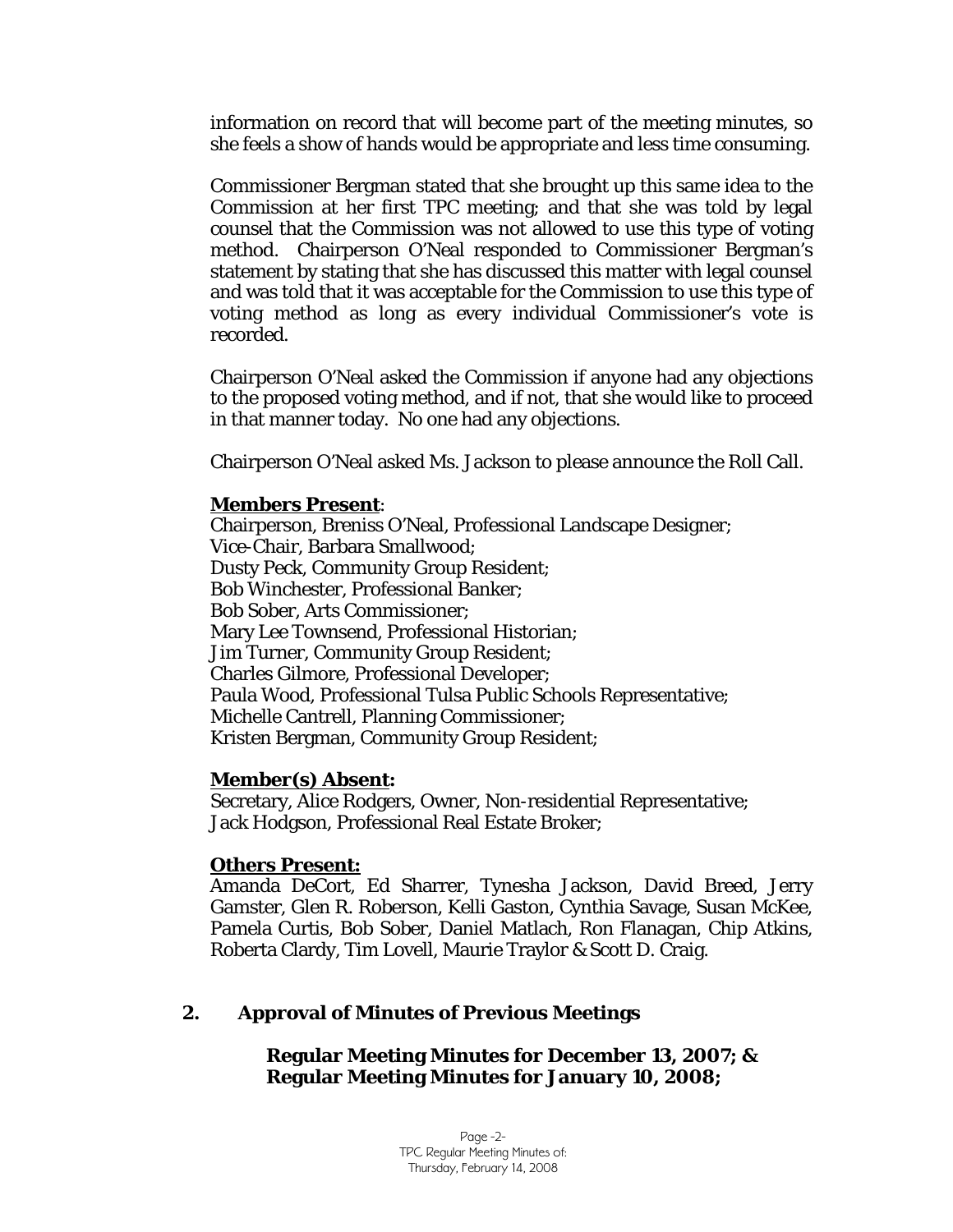Chairperson O'Neal asked if anyone would like to make a motion to approve the Regular Meeting Minutes for December 13, 2007 and for January 10, 2008.

Commissioner Townsend made a motion to approve the December 13, 2007 Regular Meeting Minutes with a minor correction: editing the meeting start time from 11:00 a.m. to 10:00 a.m. Commissioner Gilmore seconded.

#### **By a show of hands, all "In Favor" of the motion to Approve the December 13, 2007 Regular Meeting Minutes:**

Chairperson O'Neal; Vice-Chair Smallwood; Charles Gilmore; Jim Turner; Mary Lee Townsend; Michelle Cantrell; Kristen Bergman; Dusty Peck; Bob Winchester; Paula Wood; & Bob Sober;

#### The motion was **Approved Unanimously by members present and by the show of hands.**

Commissioner Townsend made a motion to approve the January 10, 2008 Regular Meeting Minutes with a minor correction: spelling out "Tulsa Public Schools" and not using the acronym T.P.S. for Commissioner Wood's title. Commissioner Gilmore seconded.

#### **By a show of hands, all "In Favor" of the motion to Approve the January 10, 2008 Regular Meeting Minutes:**

Chairperson O'Neal; Vice-Chair Smallwood; Charles Gilmore; Jim Turner; Mary Lee Townsend; Michelle Cantrell; Kristen Bergman; Dusty Peck; Bob Winchester; Paula Wood; &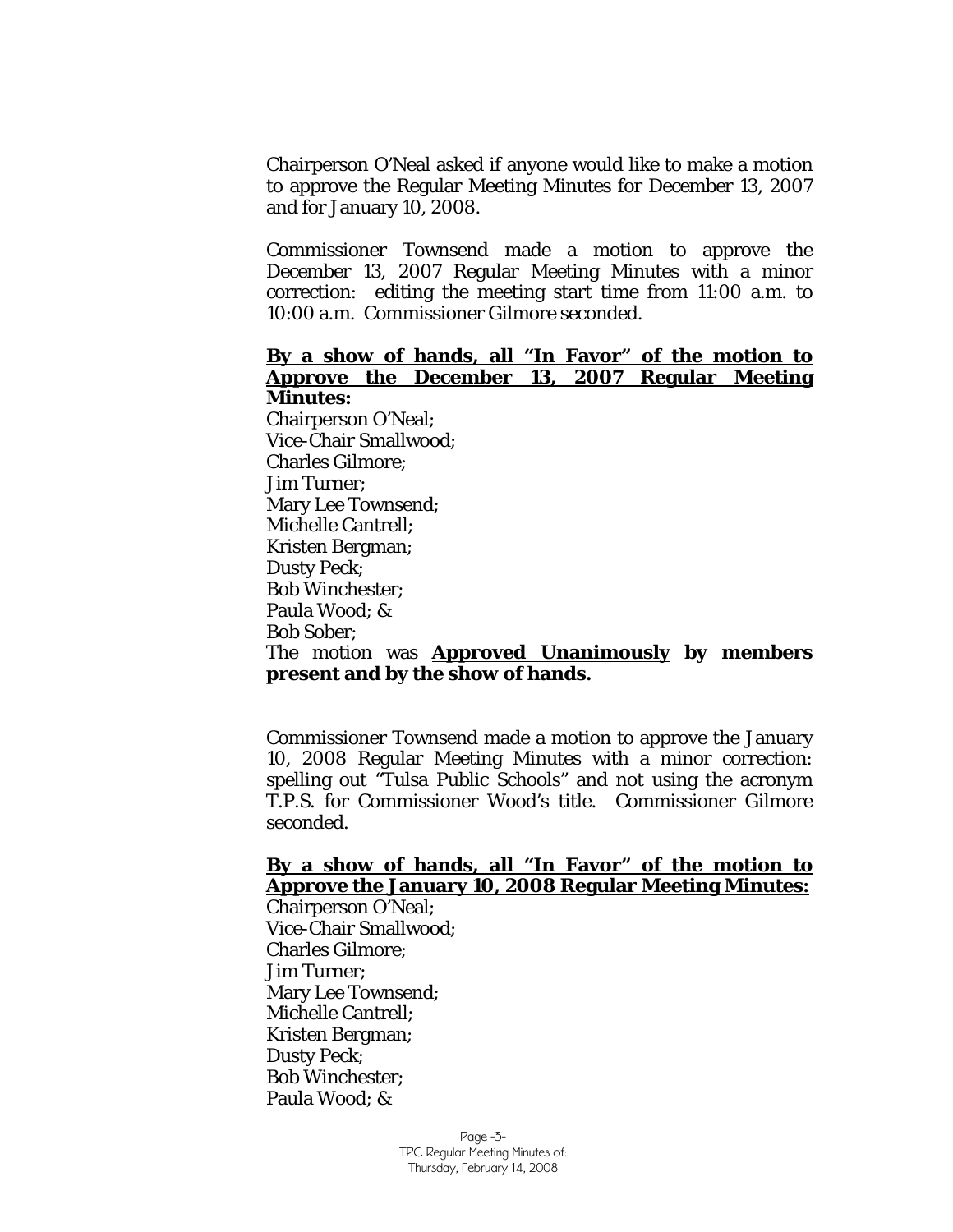Bob Sober;

The motion was **Approved Unanimously by members present and by the show of hands.** 

#### **3. Committee Reports**

## **a. Historic Preservation Committee**

## **i. National Register Nomination Review**

- **1. City Veterinary Clinic;**
- **2. Hawk Dairy;**
- **3. Mayo Motor Inn; &**
- **4. Tulsa Monument Company**

Chairperson O'Neal announced that we have with us today, Glen R. Roberson and Kelli Gaston from the State Historic Preservation Office (SHPO); and Cynthia Savage, Preservation Consultant. She stated that they are here for the National Register Nomination Review for City Veterinary Clinic, Hawk Dairy, Mayo Motor Inn and the Tulsa Monument Company. Chairperson stated that she's hoping that the Commission will agree that these four (4) properties are eligible for listing in the National Register for Historic Places; and recommend that these nominations be considered by the State Historic Preservation Committee for listing. Chairperson O'Neal asked the Commission if anyone had any discussion or questions.

Commissioner Bergman complimented Mr. Roberson, Ms. Gaston and Ms. Savage on how well the nominations were written and how informative they were. Chairperson O'Neal stated that they did a great job. The Commission agreed with Chairperson O'Neal and with Commissioner Bergman.

Vice-Chair Smallwood made a motion to consider approval of the four (4) properties:

- 1. City Veterinary Clinic;
- 2. Hawk Dairy;
- 3. Mayo Motor Inn; &

4. Tulsa Monument Company to be eligible for listing in the National Register for Historic Places.

Commissioner Townsend seconded.

**By a show of hands, all "In Favor" of the motion to Approve the 4 properties for nomination:**

Chairperson O'Neal; Vice-Chair Smallwood; Charles Gilmore; Jim Turner;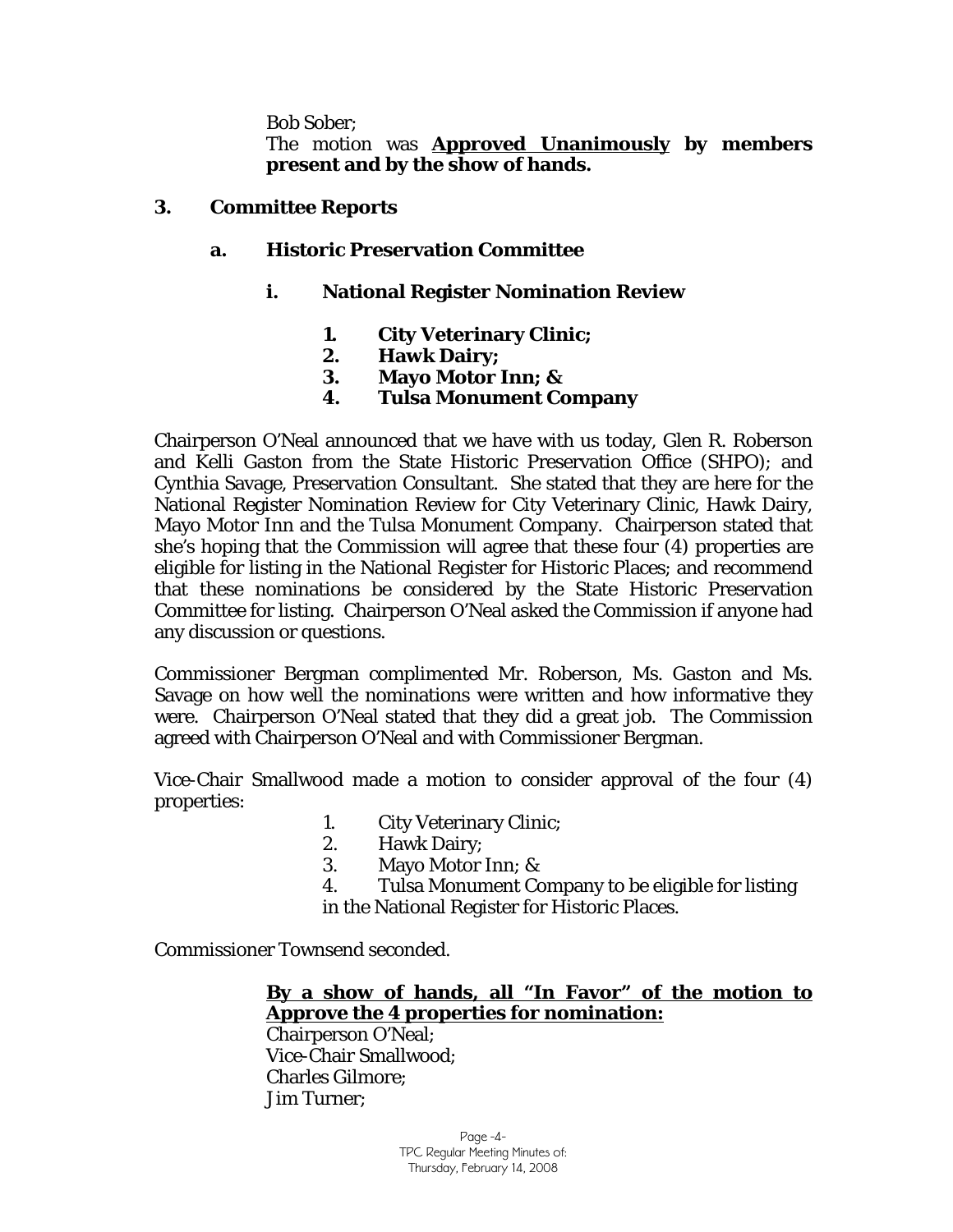Mary Lee Townsend; Michelle Cantrell; Kristen Bergman; Dusty Peck; Bob Winchester; Paula Wood; & Bob Sober; The motion was **Approved Unanimously by members present and by the show of hands.** 

Mr. Roberson thanked the Commission for their time; and for considering approval of the 4 properties for nomination.

## **ii. Announcement of Conflicts of Interest**

Chairperson O'Neal asked the Commission if anyone had a conflict of interest with any of the Certificates of Appropriateness (COA) Requests that would be brought before the board for review. No one responded to having a conflict of interest with any of the proposals.

# **iii. Applications for Certificate of Appropriateness**

Chairperson O'Neal briefly informed the COA applicants of the COA processing procedures of how their proposals would be reviewed by the Tulsa Preservation Commission for a final determination.

**1. 1528 S. Gillette Avenue** (Gillette) Applicant: Jerry Gamster Request: Install four 44 x 66" white storm windows on front elevation of house. COA Subcommittee Complete Application Date: 02-12-2008 **APPROVAL w/o Conditions** 

Mr. Sharrer presented Jerry Gamster's Certificate of Appropriateness application to the Commission for review. Photographs and drawings were available for review and a slide presentation was shown of the structure in the Gillette Neighborhood District.

Mr. Sharrer stated that Mr. Gamster plans to install four (4) 44 X 66" white storm windows by Croft on the front elevation of the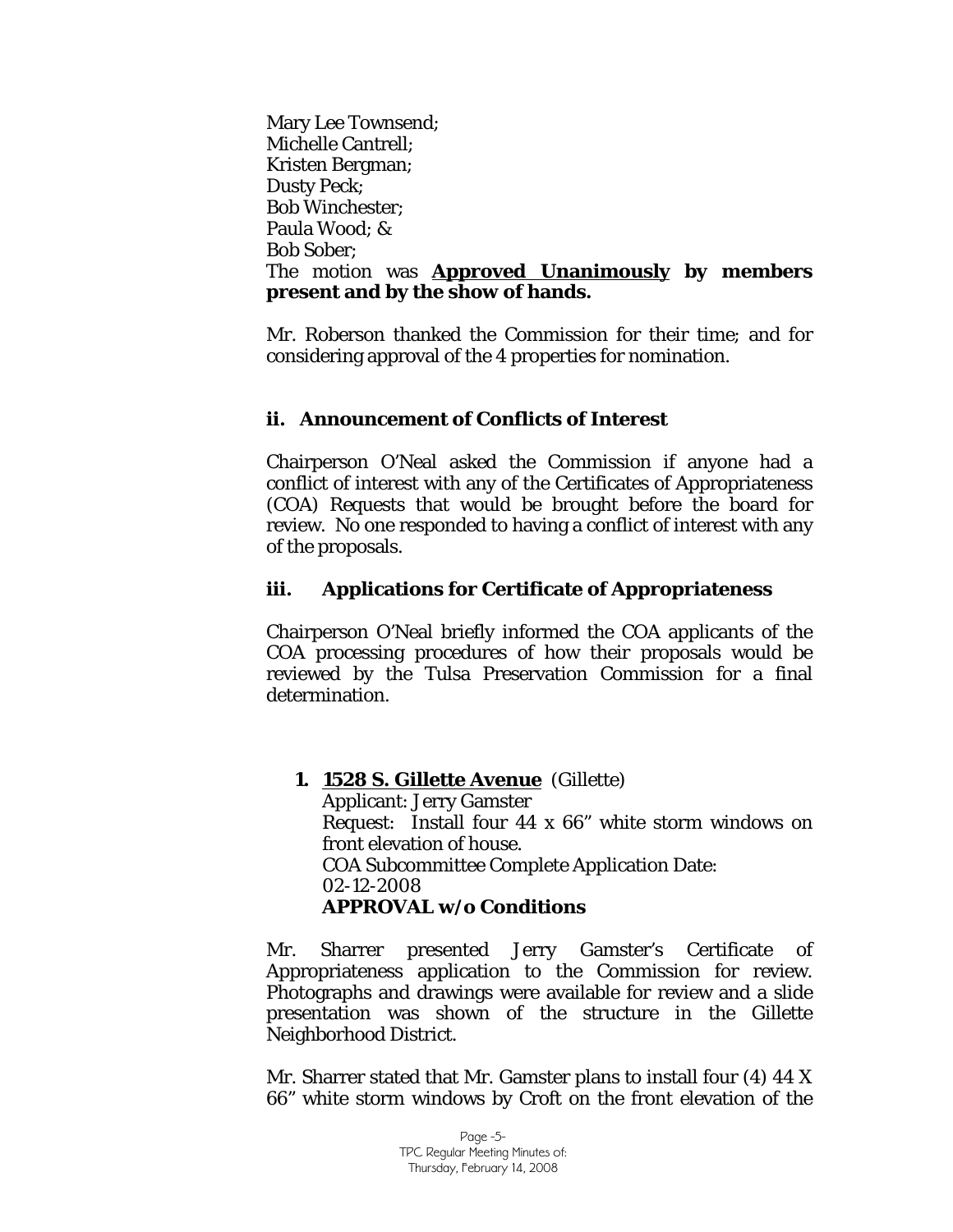house. Mr. Sharrer stated that the four windows will be custom sized; and the horizontal framing portion of the storm window will align with the location of the meeting rail. Mr. Sharrer added that Mr. Gamster provided a storm window cut sheet; and that he proposes to install the Style 81, three track window design.

Mr. Sharrer verbally read the appropriate design guidelines for this proposal for *Rehabilitation* in the Gillette Historic District.

Chairperson O'Neal asked Vice-Chair Smallwood to please give her report of the recommendation that was made on this proposal at the COA Subcommittee meeting.

Vice-Chair Smallwood stated that the COA Subcommittee considered Mr. Gamster's application to be complete after being reviewed at the February 12, 2008 meeting. She stated that the COA Subcommittee recommended unanimously to approve Mr. Gamster's proposal to *Rehabilitate* in the Gillette Historic District.

Chairperson O'Neal opened the floor to the Commission for discussion on Mr. Gamster's proposal; and for a motion to be made. After the Commission further discussed Mr. Gamster's proposal, Vice-Chair Smallwood made a motion to approve Mr. Gamster's application. Commissioner Peck seconded.

#### **By a show of hands, all "In Favor" to Approve Jerry Gamster's application w/o Conditions:**

Chairperson O'Neal; Vice-Chair Smallwood; Charles Gilmore; Jim Turner; Mary Lee Townsend; Michelle Cantrell; Kristen Bergman; Dusty Peck; Bob Winchester; Paula Wood; & Bob Sober; The motion was **Approved Unanimously by members present and by the show of hands.** 

#### *The Tulsa Preservation Commission Approved Jerry Gamster's proposal based on guidelines for Windows &*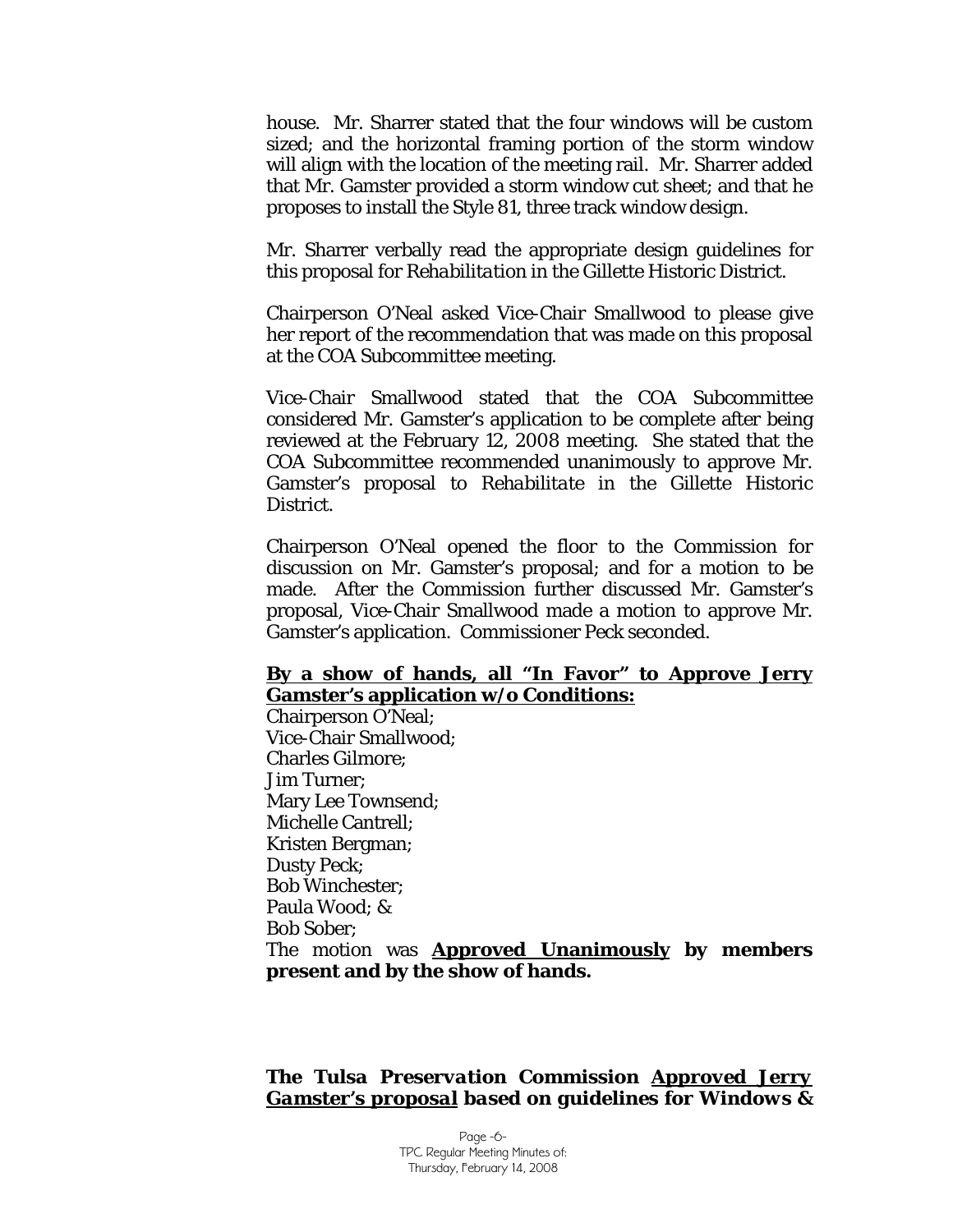# **2. 1619 S. Norfolk Avenue** (North Maple Ridge)

Applicant: Kevin Stephens Request:

I. Remove existing vinyl siding and shutters; & Rehab/repair original lap siding underneath; COA Subcommittee Complete Application Date: 02-12-2008 **APPROVAL w/Conditions** 

Mr. Sharrer presented Part 1 of three parts of Kevin Stephens' Certificate of Appropriateness application to the Commission for a final review. Photographs and drawings were available for review and a slide presentation was shown of the structure in the North Maple Ridge Neighborhood District.

Mr. Sharrer stated that Mr. Stephens plans to remove the existing vinyl siding and shutters; and rehabilitate/repair the original lap siding underneath. Mr. Sharrer stated that the existing shutters are not historic; and the original siding underneath is 2" novelty lap siding that Mr. Stephens plans to rehabilitate. Mr. Sharrer stated that Mr. Stephens also plans to restore all the trim boards and corner boards around the house.

Mr. Sharrer verbally read the appropriate design guidelines for this proposal for *Rehabilitation* in the North Maple Ridge Historic District.

Chairperson O'Neal asked Vice-Chair Smallwood to please give her report of the recommendation that was made on this proposal at the COA Subcommittee meeting.

Vice-Chair Smallwood stated that the COA Subcommittee considered Part 1 of Mr. Stephens' application to be complete after being reviewed at the February 12, 2008 meeting. She stated that the COA Subcommittee recommended unanimously to approve Part 1 of Mr. Stephens' proposal to *Rehabilitate* in the North Maple Ridge Historic District with the conditions:

> ◊ That the shadow lines of the trim (corner boards, window casing, cornice, etc.) be addressed through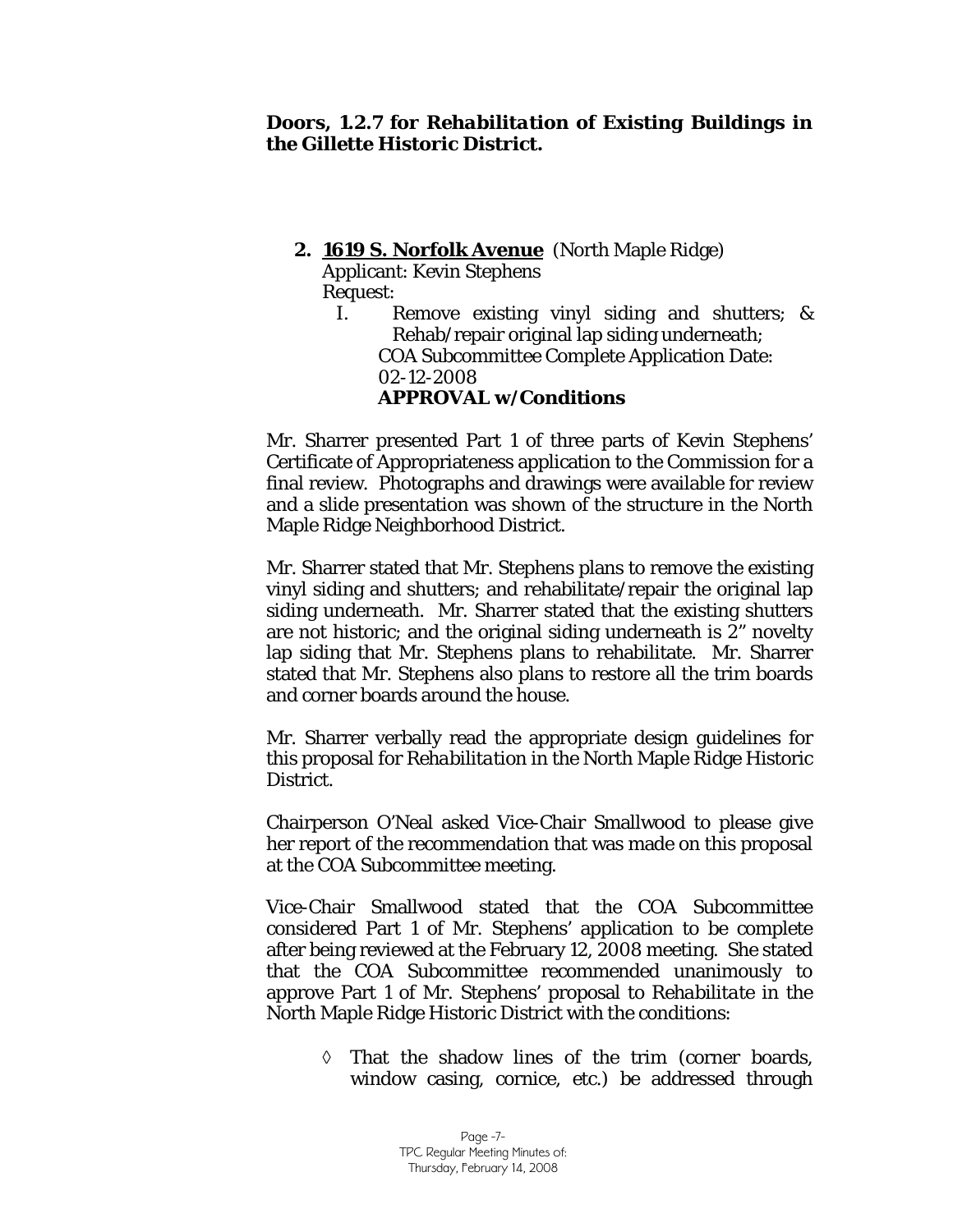repair of existing elements or replacement of missing trim matching dimensions of the shadow lines.

Chairperson O'Neal opened the floor to the Commission for discussion on Part 1 of Mr. Stephens' proposal; and for a motion to be made. After the Commission further discussed Mr. Stephens' proposal, Vice-Chair Smallwood made a motion to approve Part 1 of Mr. Stephens' application as indicated above. Commissioner Wood seconded.

#### **By a show of hands, all "In Favor" to Approve Part 1 of Kevin Stephens' application w/Conditions:**

Chairperson O'Neal; Vice-Chair Smallwood; Charles Gilmore; Jim Turner; Mary Lee Townsend; Michelle Cantrell; Kristen Bergman; Dusty Peck; Bob Winchester; Paula Wood; & Bob Sober.

# **All "Opposed"**

None.

The motion was **Approved Unanimously by members present and by the show of hands.** 

*The Tulsa Preservation Commission Approved Kevin Stephens' proposal based on guidelines for General Requirements, 1.0.2 and Building Wall Materials, 1.1.4 for Rehabilitation of Existing Buildings in the North Maple Ridge Historic District.* 

 **2. 1619 S. Norfolk Avenue** (North Maple Ridge) Applicant: Kevin Stephens Request: II. Add railing on north end of front porch; COA Subcommittee Complete Application Date: 02-12- 2008 **APPROVAL w/o Conditions** 

Mr. Sharrer presented Part 2 of 3 Parts of Kevin Stephens' Certificate of Appropriateness application to the Commission for a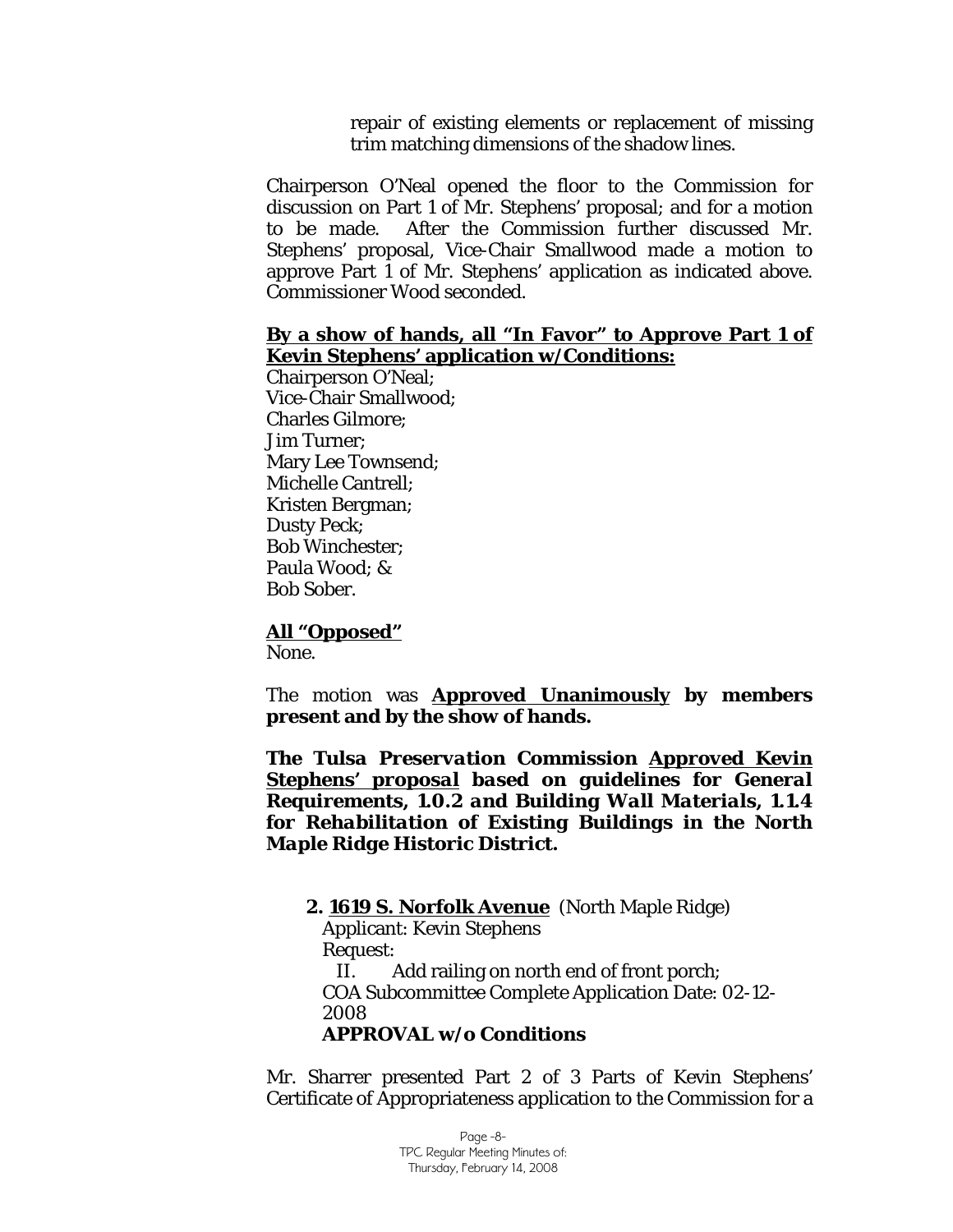final review. Photographs and drawings were available for review and a slide presentation was shown of the structure in the North Maple Ridge Neighborhood District.

Mr. Sharrer stated that Mr. Stephens plans to add a railing on the north end of the front porch of the structure.

Mr. Sharrer verbally read the appropriate design guidelines for this proposal for *Additions* in the North Maple Ridge Historic District.

Chairperson O'Neal asked Vice-Chair Smallwood to please give her report of the recommendation that was made on this proposal at the COA Subcommittee meeting.

Vice-Chair Smallwood stated that the COA Subcommittee considered Part 2 of Mr. Stephens' application to be complete after being reviewed at the February 12, 2008 meeting. She stated that the COA Subcommittee recommended unanimously to approve Part 2 of Mr. Stephens' proposal to *Rehabilitate* in the North Maple Ridge Historic District.

Chairperson O'Neal opened the floor to the Commission for discussion on Part 2 of Mr. Stephens' proposal; and for a motion to be made. After the Commission further discussed Mr. Stephens' proposal, Vice-Chair Smallwood made a motion to approve Part 2 of Mr. Stephens' application as indicated above. Commissioner Peck seconded.

#### **By a show of hands, all "In Favor" to Approve Part 2 of Kevin Stephens' application w/o Conditions:**

Chairperson O'Neal; Vice-Chair Smallwood; Charles Gilmore; Jim Turner; Mary Lee Townsend; Michelle Cantrell; Kristen Bergman; Dusty Peck; Bob Winchester; Paula Wood; & Bob Sober.

#### **All "Opposed"**

None.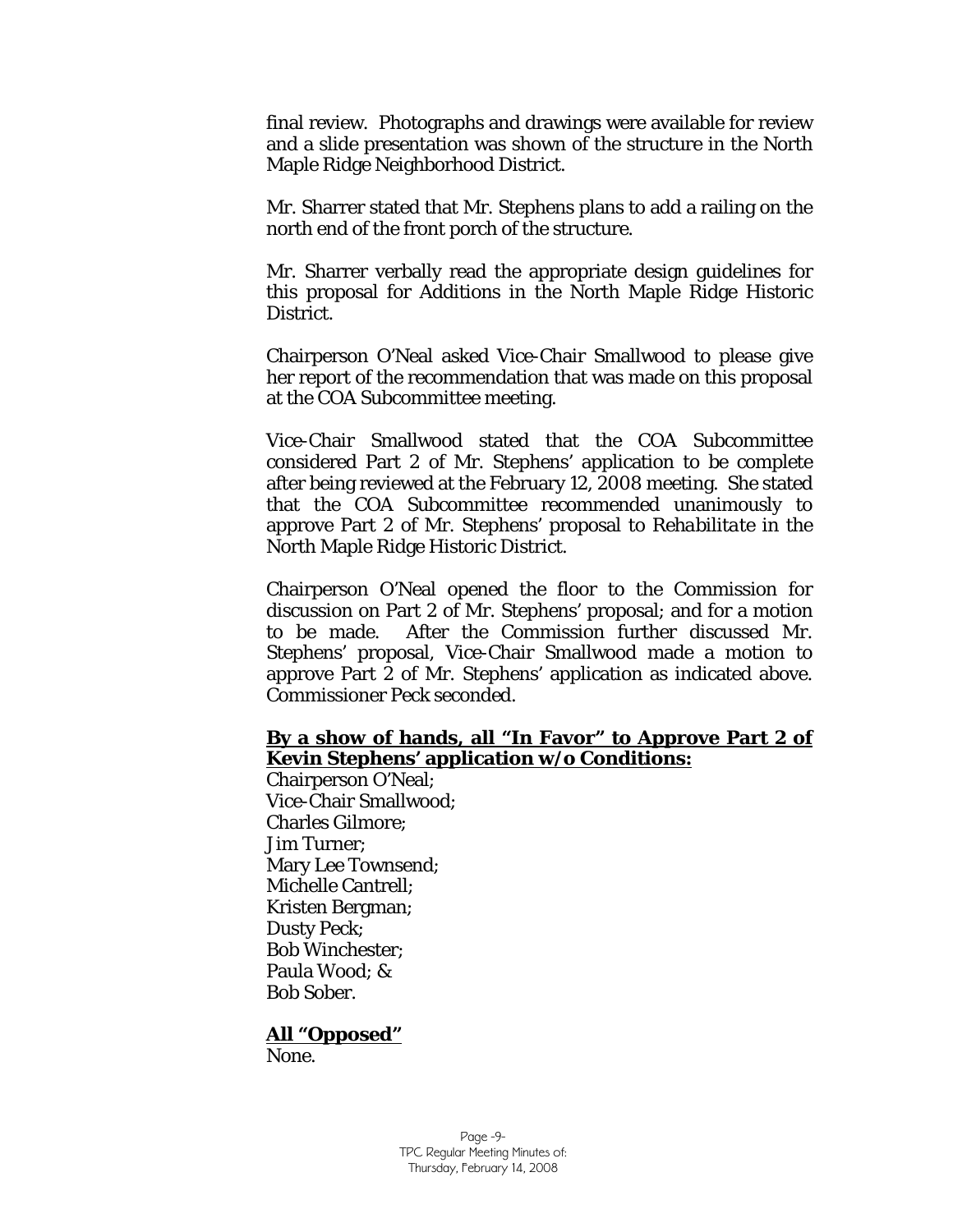The motion was **Approved Unanimously by members present and by the show of hands.** 

*The Tulsa Preservation Commission Approved Kevin Stephens' proposal based on guidelines for General Requirements, 1.0.2 and Building Wall Materials, 1.1.4 for Rehabilitation of Existing Buildings in the North Maple Ridge Historic District.* 

#### **2. 1619 S. Norfolk Avenue** (North Maple Ridge)

Applicant: Kevin Stephens

Request:

III. Remove door on south elevation (first floor living space). Replace with a 6/1, simulated divided light, double hung wood window, 30"w x 42"h. Trim details will match existing windows. New wood lap siding will be installed to match existing original novelty lap siding.

 COA Subcommittee Complete Application Date: 02-12-2008

#### **APPROVAL w/Conditions**

Mr. Sharrer presented Part 3 of 3 Parts of Kevin Stephens' Certificate of Appropriateness application to the Commission for a final review. Photographs and drawings were available for review and a slide presentation was shown of the structure in the North Maple Ridge Neighborhood District.

Mr. Sharrer stated that Mr. Stephens plans to remove the door on the south elevation on the first floor of the structure and replace it with a 6 over 1 simulated divided light, double hung wood window, 30"w x 42"h. Mr. Sharrer stated that the trim details will match the existing windows; and new wood lap siding will be installed to match the existing original 2" novelty lap siding.

Mr. Sharrer verbally read the appropriate design guidelines for this proposal for *Rehabilitation* in the North Maple Ridge Historic District.

Chairperson O'Neal asked Vice-Chair Smallwood to please give her report of the recommendation that was made on this proposal at the COA Subcommittee meeting.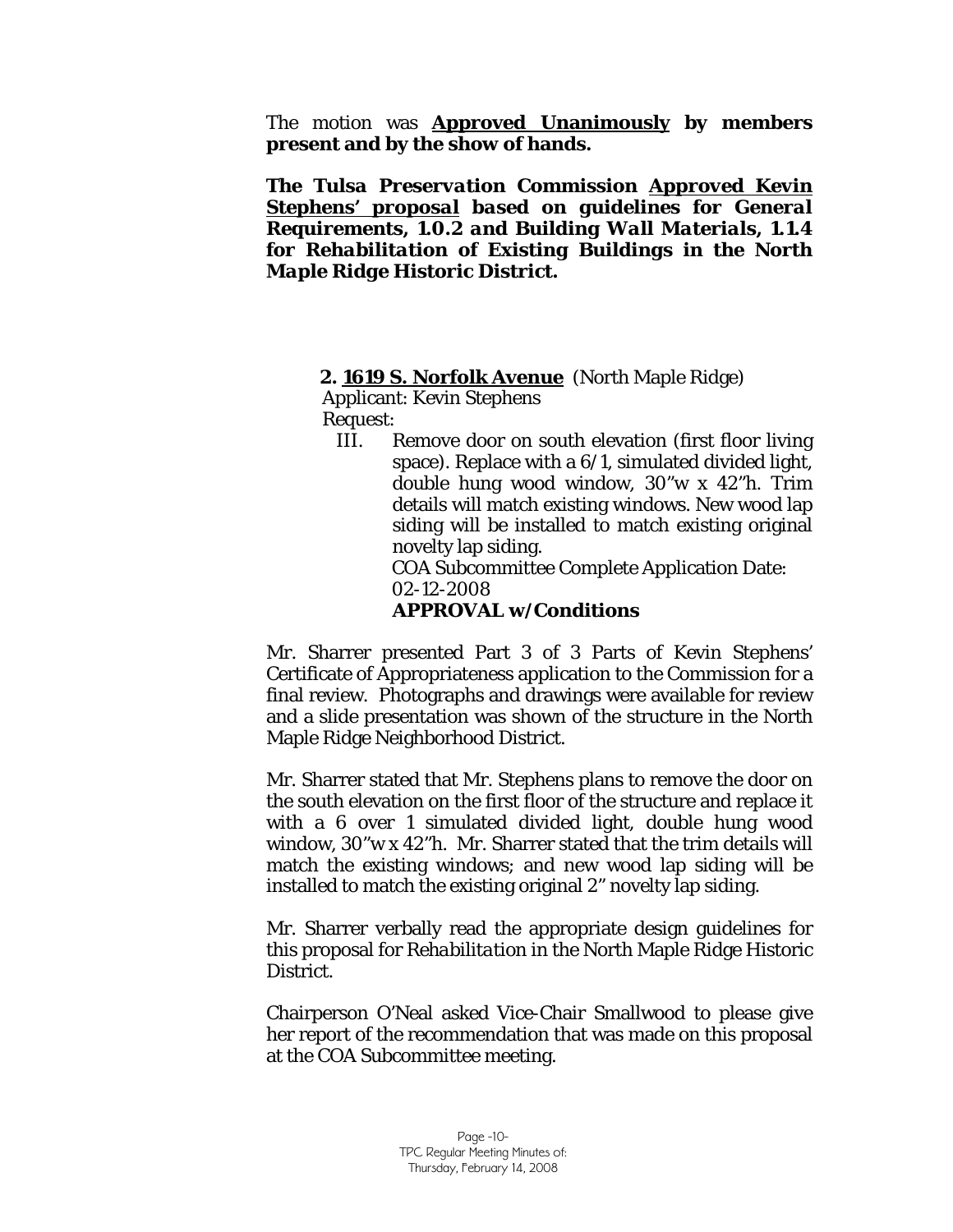Vice-Chair Smallwood stated that the COA Subcommittee considered Part 3 of Mr. Stephens' application to be complete after being reviewed at the February 12, 2008 meeting. She stated that the COA Subcommittee recommended unanimously to approve Part 3 of Mr. Stephens' proposal to *Rehabilitate* in the North Maple Ridge Historic District with the conditions:

◊ That Mr. Stephens remove the landing.

Chairperson O'Neal opened the floor to the Commission for discussion on Part 3 of Mr. Stephens' proposal; and for a motion to be made. After the Commission further discussed Mr. Stephens' proposal, Vice-Chair Smallwood made a motion to approve Part 3 of Mr. Stephens' application as indicated above. Commissioner Townsend seconded.

#### **By a show of hands, all "In Favor" to Approve Part 1 of Kevin Stephens' application w/Conditions:**

Chairperson O'Neal; Vice-Chair Smallwood; Charles Gilmore; Jim Turner; Mary Lee Townsend; Michelle Cantrell; Kristen Bergman; Dusty Peck; Bob Winchester; Paula Wood; & Bob Sober.

#### **All "Opposed"**

None.

The motion was **Approved Unanimously by members present and by the show of hands.** 

*The Tulsa Preservation Commission Approved Kevin Stephens' proposal based on guidelines for General Requirements, 1.0.2 and Building Wall Materials, 1.1.4 for Rehabilitation of Existing Buildings in the North Maple Ridge Historic District.*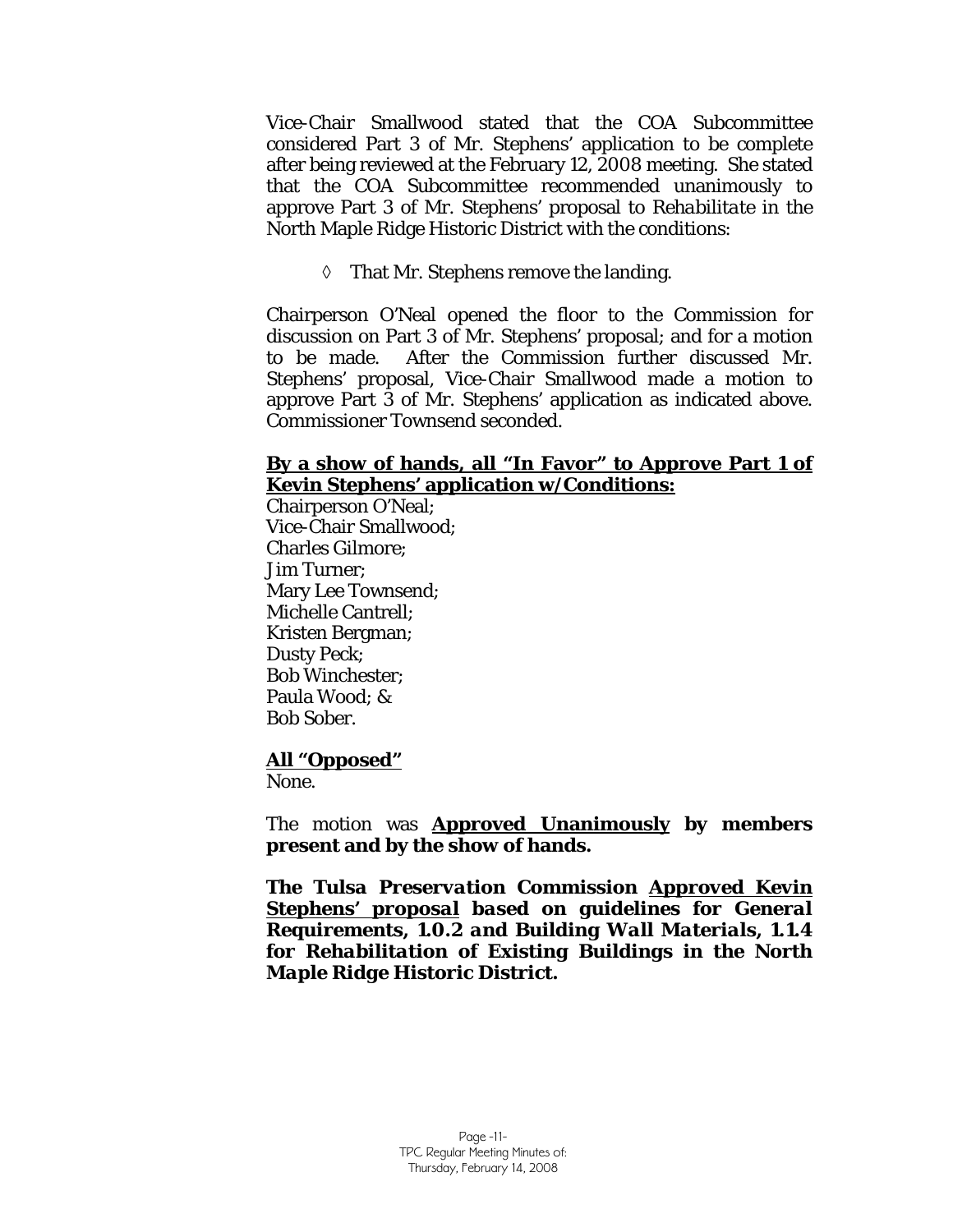**3. 320 E. 19th Street** (North Maple Ridge) Applicant: Kelly Ishmael Request: Remove paint from horizontal limestone bands around house. COA Subcommittee Complete Application Date: 02-12-2008 **APPROVAL w/o Conditions** 

Mr. Sharrer presented Kelly Ishmael's Certificate of Appropriateness application to the Commission for a final review. Photographs and drawings were available for review and a slide presentation was shown of the structure in the North Maple Ridge Neighborhood District.

Mr. Sharrer stated that Ms. Ishmael plans to remove the paint from the horizontal limestone bands around the structure.

Mr. Sharrer verbally read the appropriate design guidelines for this proposal for *Rehabilitation* in the North Maple Ridge Historic District.

Chairperson O'Neal asked Vice-Chair Smallwood to please give her report of the recommendation that was made on this proposal at the COA Subcommittee meeting.

Vice-Chair Smallwood stated that the COA Subcommittee considered Ms. Ishmael's application to be complete after being reviewed at the February 12, 2008 meeting. She stated that the COA Subcommittee recommended unanimously to approve Ms. Ishmael's proposal to *Rehabilitate* in the North Maple Ridge Historic District.

Chairperson O'Neal opened the floor to the Commission for discussion on Ms. Ishmael's proposal; and for a motion to be made. After the Commission further discussed Ms. Ishmael's proposal, Vice-Chair Smallwood made a motion to approve Ms. Ishmael's application. Commissioner Wood seconded.

#### **By a show of hands, all "In Favor" to Approve Kelly Ishmael's application:**

Chairperson O'Neal; Vice-Chair Smallwood; Charles Gilmore; Jim Turner; Mary Lee Townsend; Michelle Cantrell; Kristen Bergman;

> Page -12- TPC Regular Meeting Minutes of: Thursday, February 14, 2008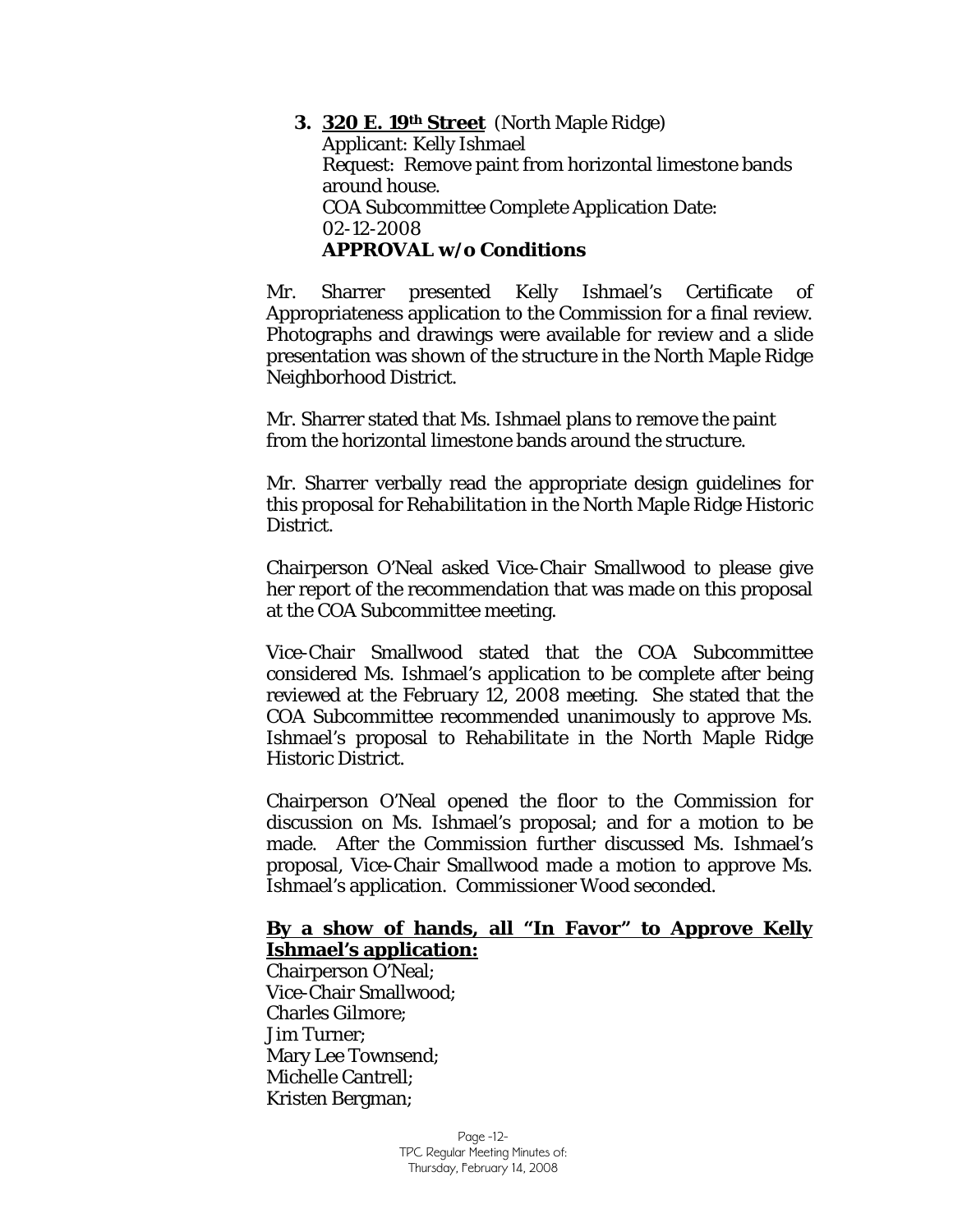Dusty Peck; Bob Winchester; Paula Wood; & Bob Sober;

# **All "Opposed"**

None.

The motion was **Approved Unanimously by members present and by the show of hands.** 

*The Tulsa Preservation Commission Approved Kelly Ishmael's proposal based on guidelines for General Requirements, 1.0.2 and Building Wall Materials, 1.1.3 for Rehabilitation of Existing Buildings for the North Maple Ridge Historic District.* 

## **4. 1610-1612 S. Lewis Avenue** (Yorktown)

Applicant: Maurie Traylor

Request: Remove existing driveway and replace with 12' wide poured concrete driveway to allow safer access from Lewis Avenue. Reduce length of existing brick retaining wall on north and south ends according to plans submitted. COA Subcommittee Complete Application Date: 02-12-2008

# **APPROVAL w/Conditions**

Mr. Sharrer presented Maurie Traylor's Certificate of Appropriateness application to the Commission for a final review. Photographs and drawings were available for review and a slide presentation was shown of the structure in the Yorktown Neighborhood District.

Mr. Sharrer stated that Ms. Traylor plans to remove the existing driveway and replace it with a 12' wide poured concrete driveway to allow safer access from Lewis Avenue. He added that Ms. Traylor also plans to reduce the length of the existing brick retaining wall on the north and south ends of the structure according to the plans submitted.

Mr. Sharrer verbally read the appropriate design guidelines for this proposal for *Additions* in the Yorktown Historic District.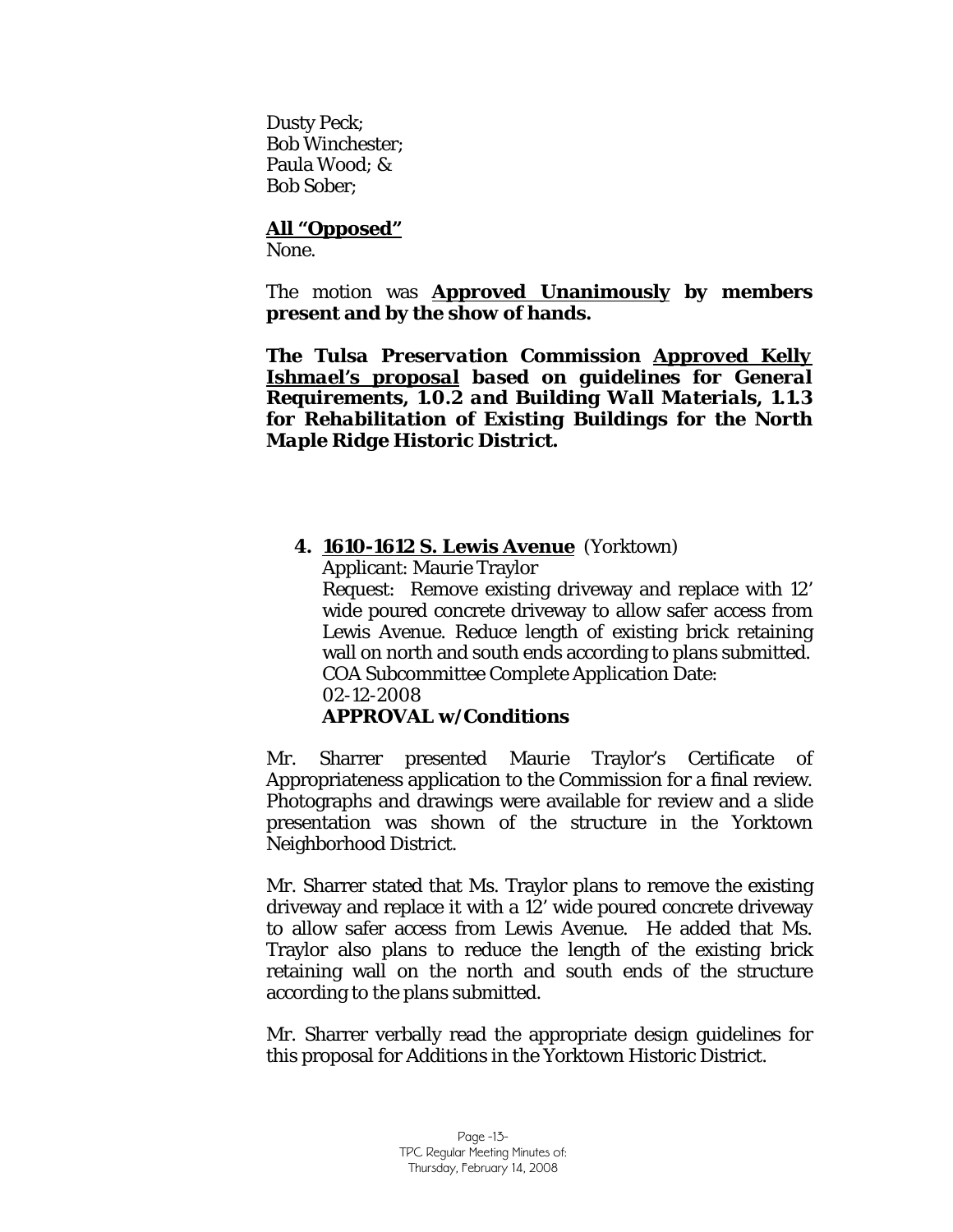Chairperson O'Neal asked Vice-Chair Smallwood to please give her report of the recommendation that was made on this proposal at the COA Subcommittee meeting.

Vice-Chair Smallwood stated that the COA Subcommittee considered Ms. Traylor's application to be complete after being reviewed at the February 12, 2008 meeting. She stated that the COA Subcommittee recommended unanimously to deny Ms. Traylor's proposal for *Additions* in the Yorktown Historic District due to a proposed planter box being constructed on the front of the retaining wall. The COA Subcommittee based its decision for denial on Building Site, B1.1.3, that states: Landscape features such as, but limited to, walls, fencing, retaining walls, lighting, planters, etc. should be consistent with the general character of those same elements that exist along the same street and approximate neighborhood.

Vice-Chair Smallwood stated that placing plants in front of the retaining wall is different from having a planter box constructed as part of the retaining wall, which in the view of the Subcommittee is inappropriate to the neighborhood. Vice-Chair Smallwood stated that however, the revised plans being presented to the Commission today without the planter box conforms to the Subcommittee's interpretation of the guidelines expressed at Tuesday's meeting, so she's going to recommend that the Commission approve Ms. Traylor's application today with conditions:

 $\Diamond$  That the retaining wall cap will be plain concrete.

Commissioner Bergman seconded.

Chairperson O'Neal opened the floor to the Commission for discussion, comments and/or for any questions it may have. No one responded.

#### **By a show of hands, all "In Favor" to Approve Maurie Traylor's application w/Conditions:**

Chairperson O'Neal; Vice-Chair Smallwood; Charles Gilmore; Jim Turner; Mary Lee Townsend; Michelle Cantrell; Kristen Bergman; Dusty Peck; Bob Winchester;

> Page -14- TPC Regular Meeting Minutes of: Thursday, February 14, 2008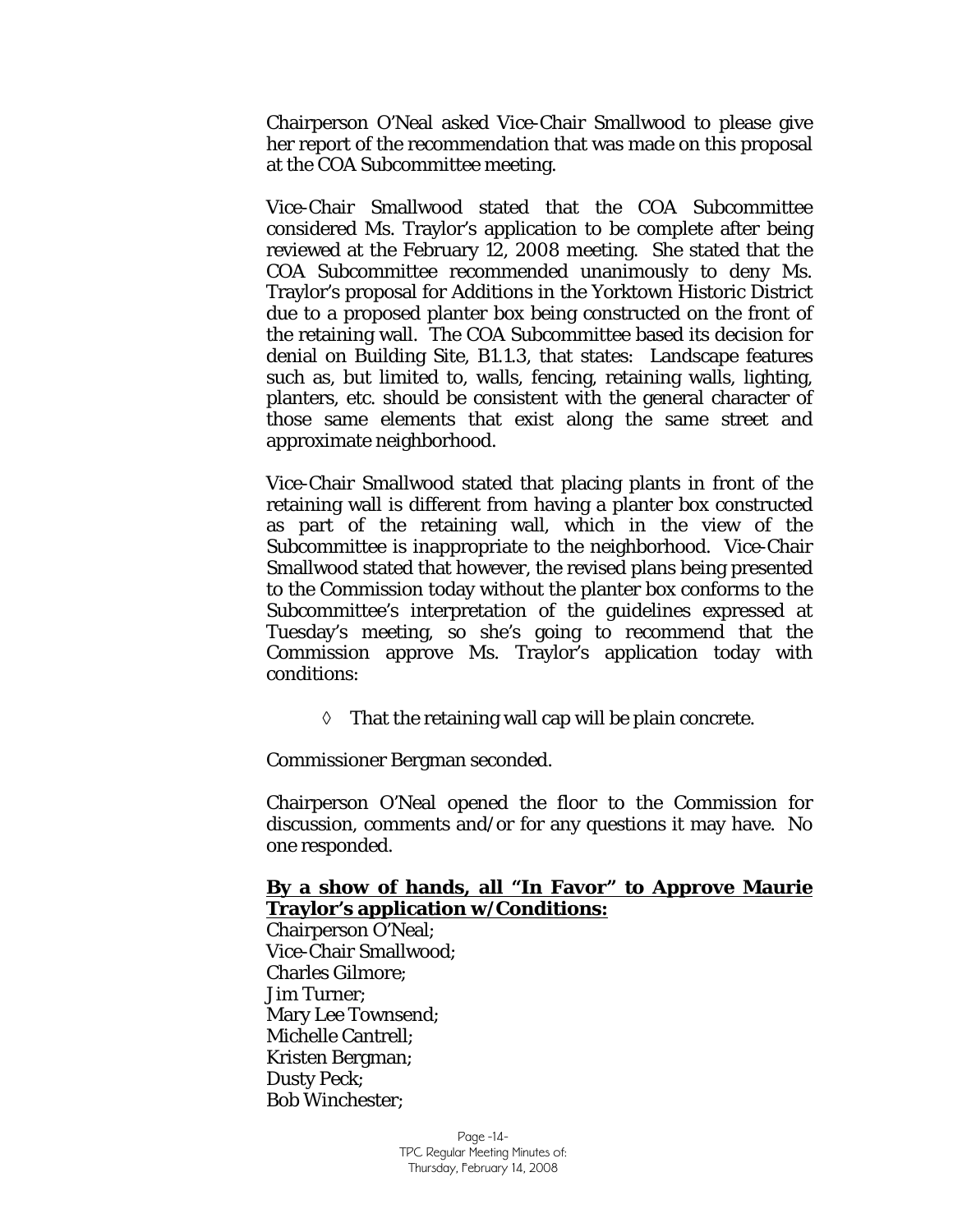Paula Wood; & Bob Sober;

# **All "Opposed"**

None.

The motion was **Approved Unanimously by members present and by the show of hands.** 

*The Tulsa Preservation Commission Approved Maurie Traylor's proposal based on guidelines for Building Site, B1.1.2 & B1.1.3 for Additions to Existing Residential Structures for the Yorktown Historic District.* 

## **b. Rules & Regulations Committee**

i. Review of Proposed Changes to Rules of Procedure

Rules & Regulations Committee Chairman Charles Gilmore stated that the Committee has met and completed making changes to the Rules of Procedure. Chairman Gilmore distributed the amended Rules of Procedure to the Commission for review and asked the Commission if it would discuss the amended changes at the next meeting. The Commission agreed.

#### **c. Outreach Committee**

Outreach Committee Chair, Kristen Bergman stated that the committee only made one addition to the Outreach Committee Communications Plans for 2008, that:

◊ The committee has a designated spokesperson for the Tulsa Preservation Commission.

Chairperson O'Neal stated that she would like to see an Overview Statement included in the Outreach Committee Communications Plan. Chairperson O'Neal complimented Commissioner Bergman on the job she is doing. She believes since the Chairperson of the Tulsa Preservation Commission is the face of the Commission, the Chairperson be designated as the official spokesperson in Outreach Committee Communications Plan.

# **4. Chair Report**

a. Voting Method – Show of Hands vs. Roll Call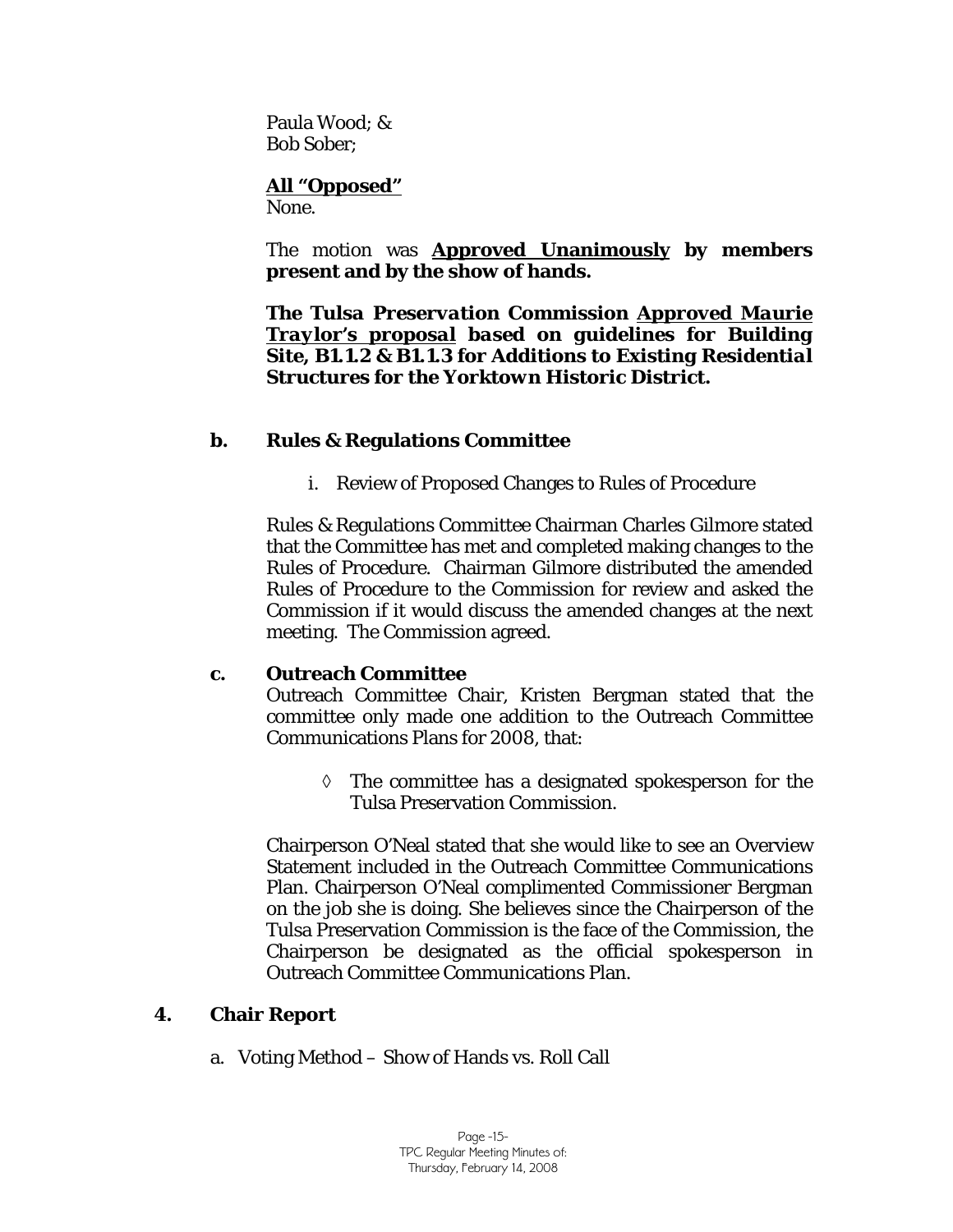This agenda item was discussed and completed prior to roll call. Please See: Roll Call on pages 1 & 2 of these meeting minutes.

#### **5. Staff Report**

The staff report was emailed to the members prior to this meeting.

# **6. Absence Report**

There were no absences to report.

**7. New Business**  None.

#### **8. Other Business**

a. RD Flanagan & Associates, presentation on Hazard Mitigation Plan;

Chairperson O'Neal introduced Mr. Ron Flanagan from R.D. Flanagan & Associates to the Commission. Mr. Flanagan distributed information to the Commission on the Hazard Mitigation Plan.

Mr. Flanagan stated that he was a Planning Consultant, based here in the City of Tulsa; and that his firm specializes in hazard mitigation planning. He appears today to inform the Commission that a study is going to be conducted and funded by the Federal Emergency Management Agency; and to ask for the Commission's participation in this process. Mr. Flanagan stated that in 2002 the City of Tulsa began a pilot study for the nation on hazard mitigation planning; and the City of Tulsa was the first city in the nation to approve a hazard mitigation plan. Tulsa's plan addresses fifteen (15) different hazards. Mr. Flanagan stated that he wants to inform the Commission on how the hazards affect the community and what the community can do to lesson the impact of these hazards on the citizens and our buildings. He stated that FEMA has come out with guidance on how to integrate historic preservation into the hazard mitigation planning process. Mr. Flanagan stated that FEMA has published guidance for it; but did not publish any requirements. He stated that R.D. Flanagan & Associates were getting ready to update Tulsa's 5-year-old hazard mitigation plan; and Tim Lovell, head of Tulsa Citizens Core and Tulsa Partners, suggested that Mr. Flanagan might want to include a historic preservation annex to the Plan since we have so many significant historic structures within the City of Tulsa.

Mr. Flanagan stated that he met with TPC staff, Ms. DeCort and Mr. Sharrer, to discuss the idea. Mr. Flanagan informed staff at that time of his intention to apply for a grant that would include historic preservation as a part of the hazard mitigation planning process. Mr. Flanagan stated that in the meantime that Mr. Lovell contacted the FEMA contact person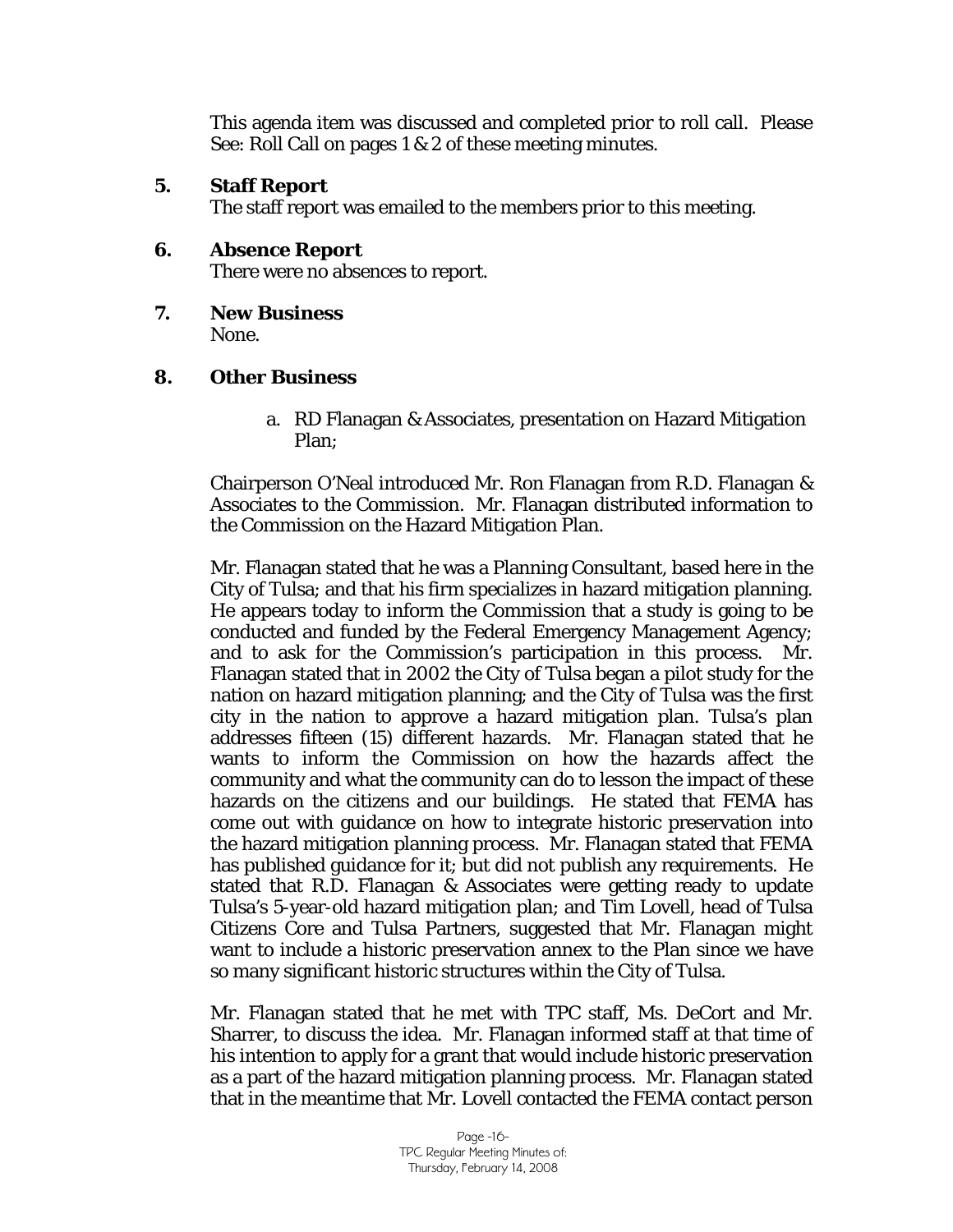in Washington for instituting the idea as part of their study; and that FEMA stated that they would support applying part of the hazard mitigation plan grant to a historic preservation annex. The application was submitted with an HP annex and FEMA did approve it.

Mr. Flanagan stated that he is asking the Commission for their participation. He stated that the Commission will be asked to adopt a resolution designating the Tulsa Preservation Commission as the citizens' participation element to the planning process. Mr. Flanagan stated that Vice-Chair Smallwood has agreed to chair the committee that is going to oversee this part of the process. He stated that it will take approximately 18-24 months. The committee will meet on a monthly basis with TPC staff and with the citizens of the Advisory Committee. Mr. Flanagan stated that the whole purpose here is to consider the questions -- if we were to have a major hazard, such as a flood or tornado and it impacted areas with historic structures, what would we do about it? Mr. Flanagan stated that he wants the historic properties protected and that he was asking for the Commission's participation. Mr. Flanagan created a brochure on hazard mitigation that he distributed to the Commission for review. He asked the Commission if they had any questions to please contact him. Mr. Flanagan stated that he also has a copy of the FEMA guidance document called Integrating Historic Properties with the hazard mitigation planning process. Mr. Flanagan stated that anyone interested in a copy of the guidance document could get a copy from TPC staff.

Mr. Tim Lovell, Executive Director of Tulsa Partners, Inc., stated that he believes that the key element of this survey is that it's not only going to be for historic properties. He stated that cultural resources are also going to become part of the planning process as well. Mr. Lovell stated that this has not been done anywhere else in the nation. He stated that no community has added historic properties or cultural resources to their hazard mitigation plan. Mr. Lovell stated that he has proposed to the National Trust for Historic Preservation that an education session on this topic be held at the 2008 National Trust Conference in Tulsa this October. He stated that he's very excited that Tulsa, Oklahoma will be a national model for this type of planning activity.

The Commission asked Mr. Flanagan questions about the hazard mitigation plan; and they were answered accordingly.

Architect, Commissioner Jim Turner volunteered to serve on the Hazardous Mitigation Advisory Committee Board with Vice-Chair Barbara Smallwood.

Chairperson O'Neal thanked Mr. Flanagan, Mr. Lovell and Mr. Roberts for their presentation to the Commission.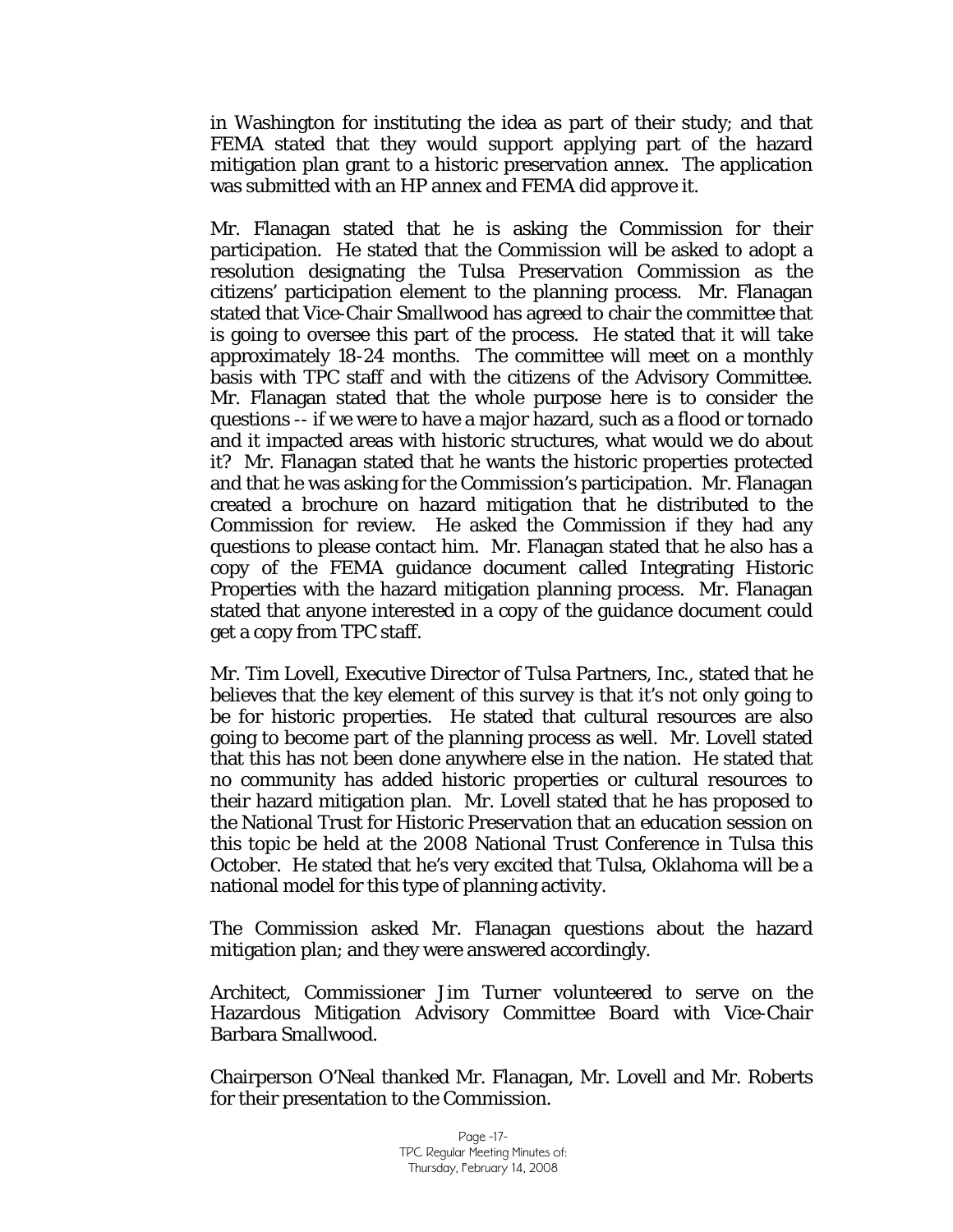#### b. Michelle Cantrell – Conservation Districts

Commissioner Cantrell stated that she gave a brief update at the Retreat Session on Conservation Districts; but not everyone was there. She stated that she wanted to briefly update everyone today. Commissioner Cantrell stated that the idea to draft proposed legislation came about when City Councilor Barnes and Councilor Carter indicated that they were willing to explore and potentially support Conservation Districts. She stated that they have been trying to come up with some ideas on how to go forth with this by looking at the key issues on Conservation Districts, such as: Which neighborhoods would be eligible? What are the elements of infill development that should be reviewed? How it will be administered?

Commissioner Cantrell stated that the Councilors are getting to a point to where they want to open this topic up to the public to get more input. She stated that a work session has been scheduled at the end of this month with the Tulsa Metropolitan Area Planning Commission (TMAPC) to start discussing the concept and getting feedback from other Planning Commissioners. Commissioner Cantrell stated that there are still parts of the Conservation District concept that are being discussed from all sides of the issue in order to reach consensus among the City Council. She added that she wanted everyone to know that this subject will have public participation; and that decisions that will not be made only by the City Council.

Commissioner Cantrell stated that Conservation Districts are not a historic preservation (hp) issue. She stated that Conservation Districts do not or will not supersede Historic Preservation. Commissioner Cantrell stated that if hp residents want to preserve their neighborhood that they really should turn to Historic Preservation Overlay Zoning. She stated that Conservation Districts are only a mechanism to make sure that infill houses are not oversized or grossly inappropriate for the neighborhoods. Commissioner Cantrell stated that they are not going to try to stop any demolitions or any rebuilding in the neighborhoods; but only to control more of the general form of the house. Commissioner Cantrell stated that she doesn't foresee Conservation Districts requiring the TPC to review applications; that the idea is to have the requirements administered through the permitting process. Commissioner Cantrell stated that there has been some discussion about the Tulsa Preservation Commission working with the neighborhoods to come up with Conservation District Guidelines. However, she stated that the one thing they don't want is for the guidelines to be difficult for the building permitting office to follow. Commissioner Cantrell stated that the work session will be held on the last Wednesday of this month following the